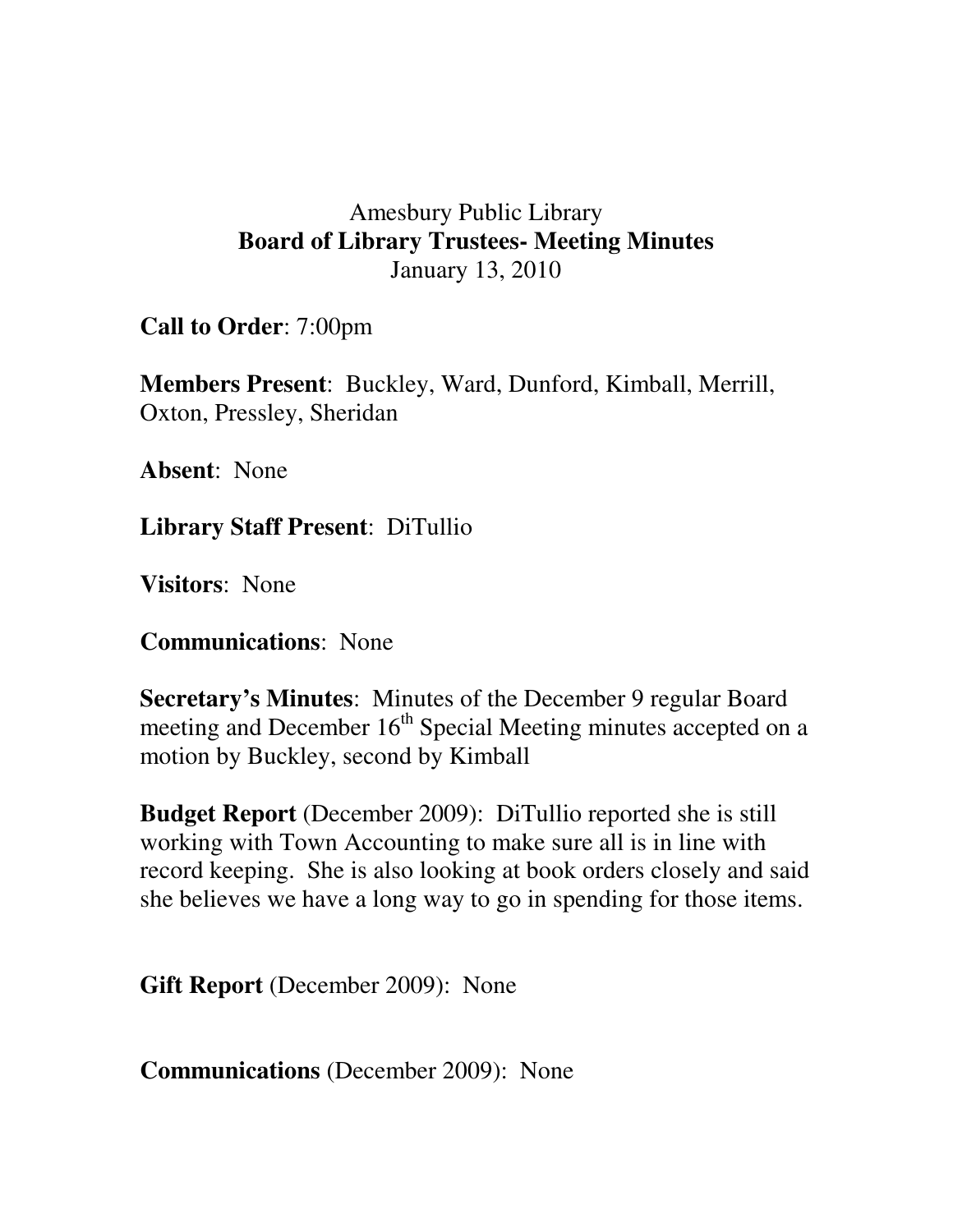**Director's Report** (December 2009): on file. DiTullio noted new access to a language training program through a trial with Mango languages, after Rosetta Stone became too expensive for libraries.

In addition, the Friends group has agreed to fund programming for children and teens as well as a film series now that we may again use the basement. The Friends group is also looking for help with Membership events such as one being held at Flatbread Co. DiTullio and other trustees noted the dedicated work of Friends on moving the Book Shop completely back in to the lower level of the library after cleaning.

## **Unfinished Business**

**Trial Involving Staff**: DiTullio reminded Trustees that 5 library staff will accompany other town officials to participate in court proceedings to begin in Boston on February  $1<sup>st</sup>$ . DiTullio reported that proceedings could last 2-3 days, and she plans to use part-timers and substitutes to cover staff hours.

**Library Lower Level**: DiTullio reported that Servicemaster came out on December 17, 2009 to clean lower level, which has made for a big difference in quality of air and etc. A follow-up by Covino just prior to meeting will inform how all spaces may be used in the future, including space recently freed up by large weeding process by Library Staff. DiTullio said of primary importance should be the future placement of special collections (much on temporary loan to Merrimac PL). A representative from NEDCC will make a site visit to recommend placement of those materials.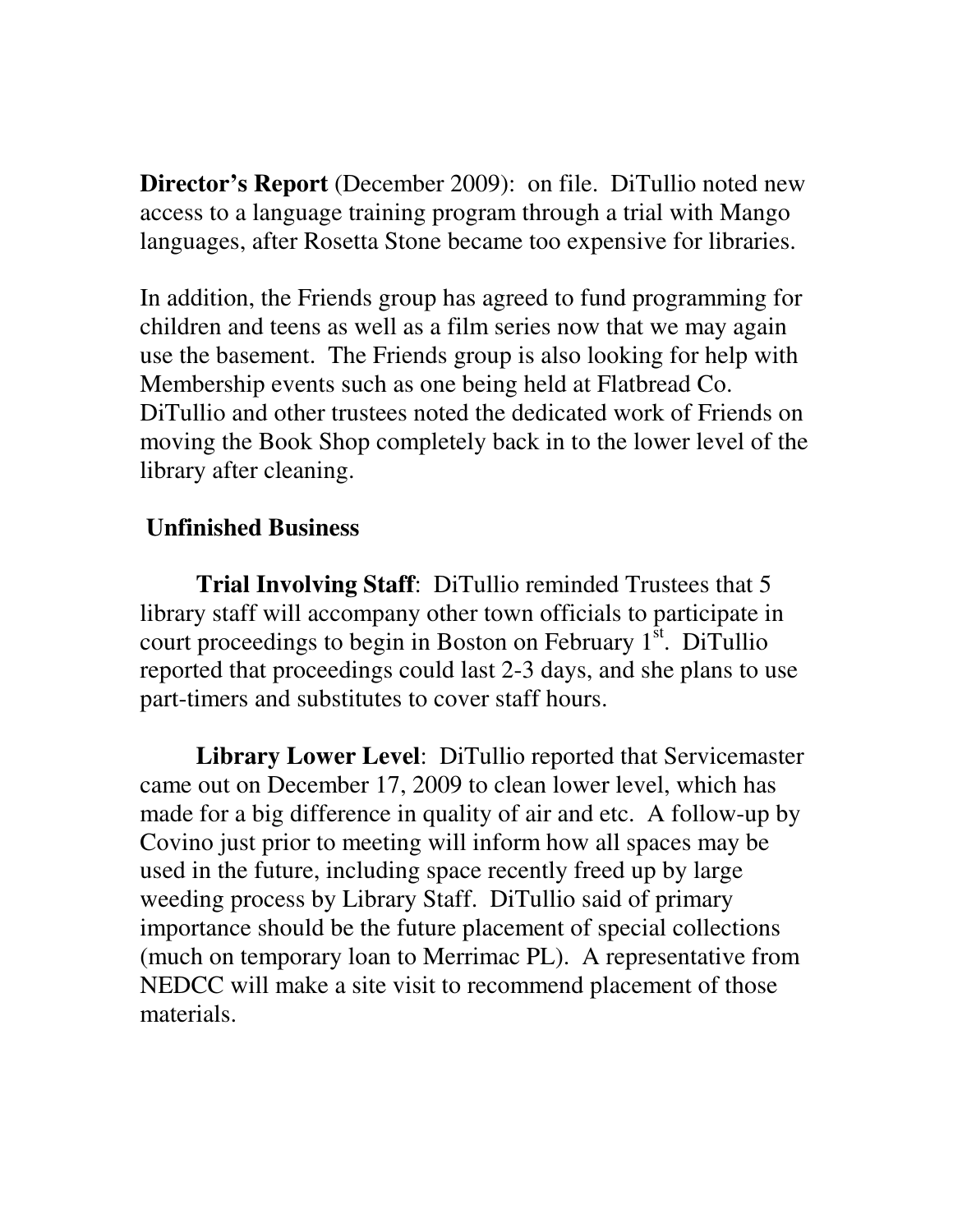**Trustee Binders**: Board recognized enormous undertaking by Buckley to compile a Trustee handbook to be given to all new Trustees. Buckley handed out materials to all Trustees, and will add last year's annual report, Town Charter, and library calendar in the near future. DiTullio volunteered to order 5 new Roberts Rules and bring statistical reports, and Ward will send along Trustee contact sheets.

## **New Business**:

**Committee Selections**: Ward will create new list of Committee members as decided at this meeting. Board decided to combine Historic Preservation and Building Maintenance subcommittees under the new heading of "Preservation Committee." Ward will bring new language to the next meeting for approval.

**Long Range Planning**: DiTullio shared an overview of the Long Range Planning process as the current plan expires in 2010 and is usually updated the year before expiration. To this point, the Director has been able to be more a participant than in charge of the process because of the regional library systems currently in place- these will be cut at the end of the fiscal year. Therefore, DiTullio reported a surge in other libraries seeking help before the NE region is gone this June. DiTullio has booked two dates for collaboration with NE region representatives on March  $24<sup>th</sup>$  at 7pm and April  $13<sup>th</sup>$  at 7pm.

 It was determined which Trustees would serve on the Long Range Planning subcommittee (helping to manage the process). A few will also be serving on the Planning Committee with other library staff, municipal representatives and members of the public.